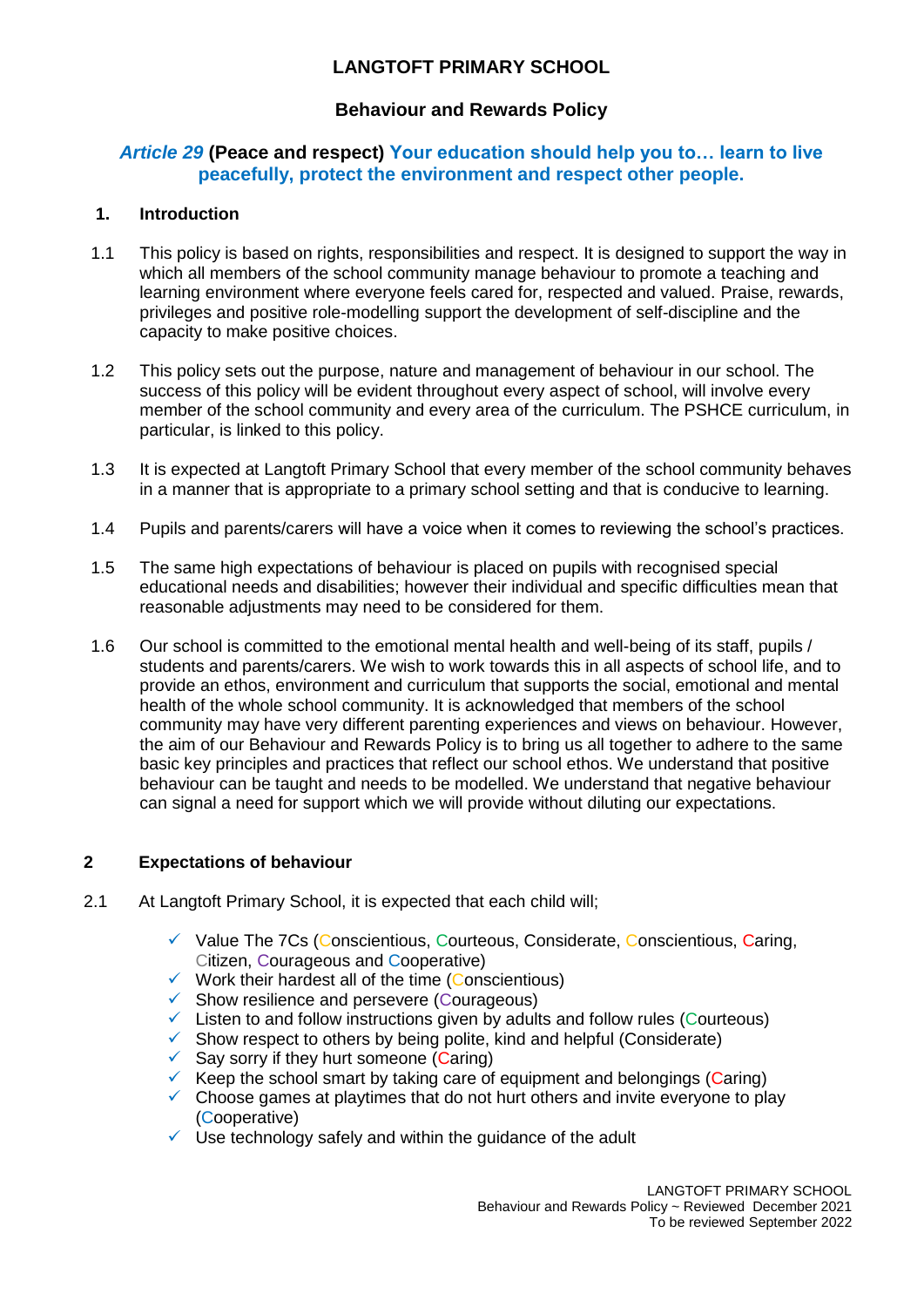- 2.2 At the start of each academic year, the children and their new class teacher/s will agree the behaviour that is expected of the children. It is important to do this at the start of every academic year as the expectations will change as the children move through the school. The expectations agreed on will also form part of the Class Charter. Class teachers should remind the children of expectations of behaviour – and the consequences of poor behaviour – at least every term (six times per year). Class teachers may find it necessary to revise the Class Charter in light of repeated instances of unwanted behaviour.
- 2.4 It is unacceptable for anyone to;
	- Disturb the learning of others
	- Be disrespectful by answering back or speaking inappropriately to an adult
	- Use rude language or swear, including online
	- Use aggressive behaviour towards others
	- Be dishonest
	- Bully others, including online
	- Damage equipment or purposely use it in the wrong way
- **ALL ADULTS** within the school are responsible for modelling the highest standards by setting a good example themselves.

# **3 Rewards for expected good behaviour**

- 3.1 A key feature of our policy is 'praise'. We believe it is of utmost importance to celebrate good work, behaviour and attitudes, and build high self-esteem. Children are praised and rewarded for displaying the expected level of good behaviour in a variety of ways. These include, amongst others; a verbal 'Well done!', positive Dojo points, stickers, 'Superstar of the Week', house points, participating in a class reward, class teacher contacting parent, and being entered into the Golden Book of Greatness.
- 3.2 Class Dojo points
	- Children can earn positive Dojo points throughout the day for a variety of reasons including for demonstrating the 7C values, for which parents receive notifications on Class Dojo.
	- For every 5 Dojo points a child receives they will earn a house point. The team with the most house points at the end of each half term will receive £20 to donate to their nominated charity.
	- Each half term, the class with the most Dojo points will receive a certificate and a class treat (which they have chosen at the beginning of the term).
	- Each child is able to earn a certificate when they reach bronze (150 Dojo points), silver (325) and gold (500). On reaching gold, a child earns a badge of distinction.

## **4 Consequences of inappropriate behaviour**

Staged approach to consequences:

Stage 1: If a child breaks one of *Our Golden School Rules* or is not following the expectations agreed on the Class Charter, an adult will remind the child of the rule that is broken/expectation not adhered to. A child may receive a maximum of two reminders. For majority of children this will be sufficient to take responsibility for their behaviour and bring it back to the expected standard.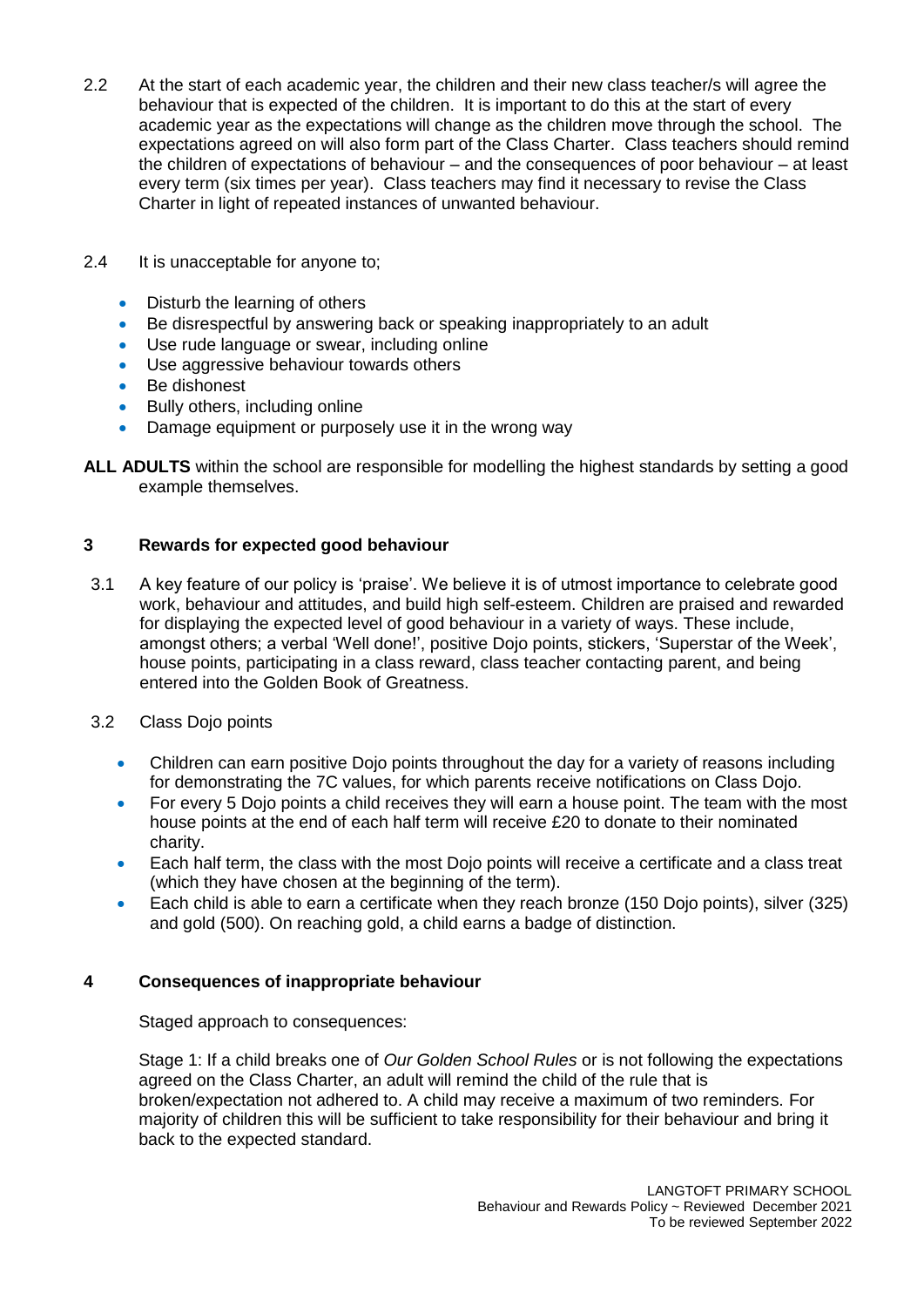Stage 2: If a child breaks the rule/does not follow the Class Charter expectations again, a 'Needs Work' Dojo will be given which will inform the parents that the child has had to be spoken to more than twice and has not changed their behaviour. The adult may ask the child to stay in during break or lunchtime and will talk about the behaviour with the child.

Stage 3: If a child breaks a rule/does not follow Class Charter expectations for a third time, they will need to see the Headteacher/Deputy Headteacher and have time out in another classroom. They will not be able to return to class until they have discussed their behaviour with an adult and agreed how to change it. Parents will be informed that the child has been out of class and this behaviour recorded.

Stage 4 (or for a single, serious incident): If a child gets to Stage 3 two or more times in a week or breaks a rule with a more serious incident, they will be sent straight to another class and will need to see the Headteacher. Parents must come in and set targets for the child's behaviour (Behaviour Plan) to make sure it improves. Parents might also be invited in if a child is persistently displaying low-level disruptive behaviour.

Stage 5 (repeat of serious breach or no improvement): Discussion with parent, teacher and Headteacher. Seclusion in school or suspension from school.

It may be necessary for a child to by-pass the steps described and for a meeting to be called immediately. This will depend on the severity of the incident. (See Appendix 1).

#### **5 Dysregulation**

We understand neuroscience which tells us that, on occasions, children may not be able to self-regulate. We follow the 3Rs approach: regulate, relate and reason. When a child is dysregulated we would also seek to identify any signs and employ the appropriate responses below in order to help them regulate before we can relate and reason with them:

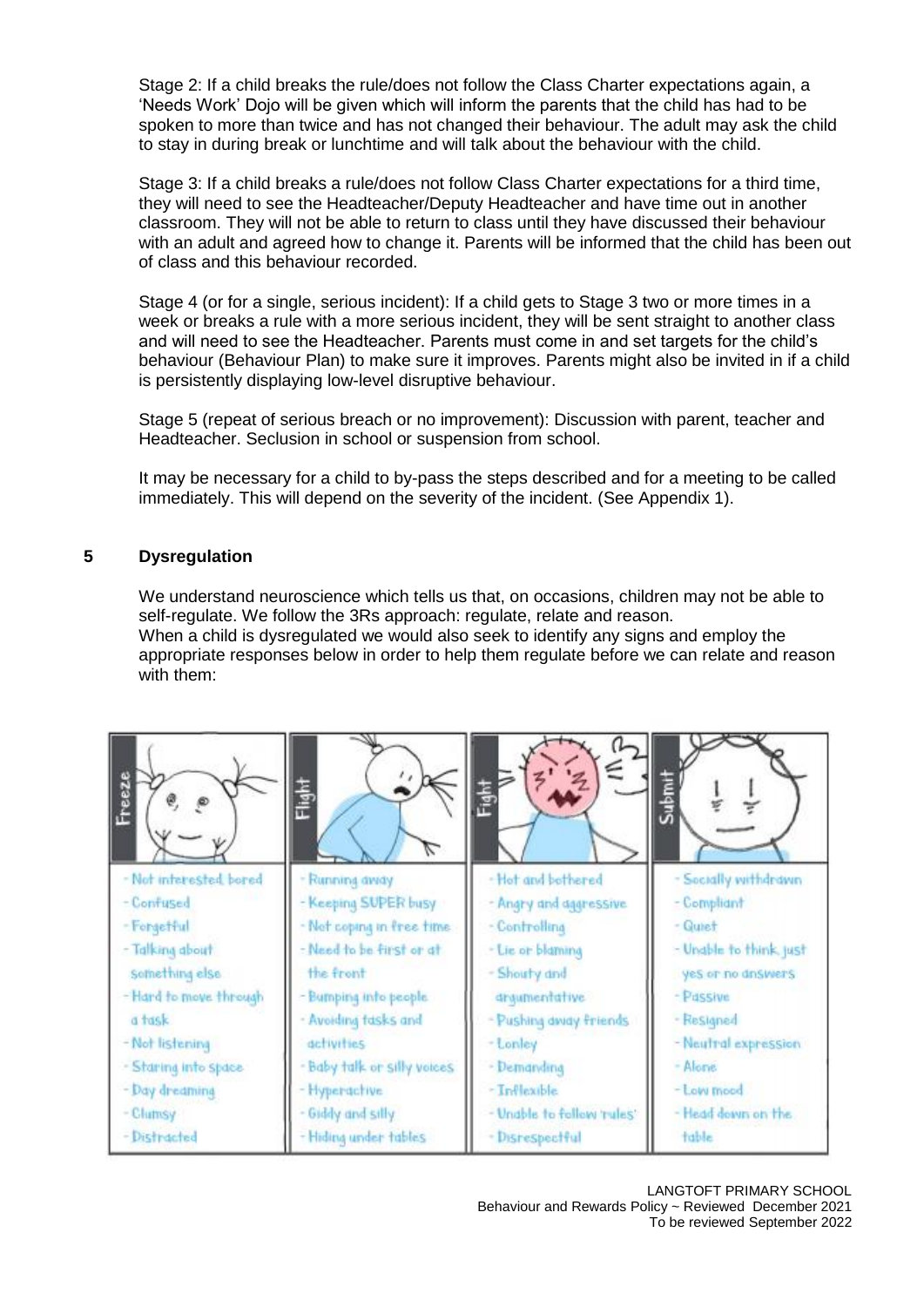| If you spend a small amount of time activating the calm part of my brain,<br>you will help me feel safe. Then, you can teach me and I can learn. Help me by                                                                                                                                                                                                                                        |                                                                                                                                                                                                                                                                                                                                                     |                                                                                                                                                                                                                                                                                                                                                                                                          |                                                                                                                                                                                                                                                                                                                                   |
|----------------------------------------------------------------------------------------------------------------------------------------------------------------------------------------------------------------------------------------------------------------------------------------------------------------------------------------------------------------------------------------------------|-----------------------------------------------------------------------------------------------------------------------------------------------------------------------------------------------------------------------------------------------------------------------------------------------------------------------------------------------------|----------------------------------------------------------------------------------------------------------------------------------------------------------------------------------------------------------------------------------------------------------------------------------------------------------------------------------------------------------------------------------------------------------|-----------------------------------------------------------------------------------------------------------------------------------------------------------------------------------------------------------------------------------------------------------------------------------------------------------------------------------|
| - Do the task with me.<br>- Deep breathing<br>- Tell me I'm safe and ok-<br>- Ask me to push my hands down<br>under my seat and lift myself off<br><b>Hie chair</b><br>- Gently wonder where I've gone<br>and welcome me back to the room<br>- Make the task smaller and more.<br>predictable<br>- Tell me kindly who I am and what<br>I'm doing<br>- Kindly tell me what you want me.<br>to do 11 | Keep me close by<br>- Deep breating<br>- Give me a easy and familiar task.<br>- Make things predictable<br>- Tell me I'm safe, show me a safe<br>place or person I can go to when<br>I need to<br>- Kindly talk through what might<br>be tricky<br>- Remind me what I'm meant<br>to be doing alongside my<br>friends rather than singling<br>me out | - Give me a role<br>- Support the Socially<br>- Match my energy<br>- Make things predictable.<br>- Deep breathing<br>- Connect and show empathy<br>before exploring the<br>consequences of my behaviour<br>- Tell me about changes to the<br>daily routine, especially<br>strangers visiting the school<br>Accept I might not remember<br>what happened. I was trying to<br>survive what felt dangerous. | - Repetitive simple tasks<br>- Weighted blanket<br>- Building with Lego or<br>play-dough<br>- Tell me Tin safe<br>- Deep breathing<br>- Spending time with a trusted<br>- Do the task with me<br>- Tell me what to do verthout<br>Showing frustration<br>- I can't cope with being the<br>centre of attention, let me<br>blend in |

## **6 Playtimes**

Members of staff must be vigilant to misbehaviour on the playground/field, especially that which causes upset since this type of behaviour may not be so evident. There are additional concerns due to the greater risk created by the numbers of children often moving quickly and the risk posed by the physical boundaries. Children may need to be reminded if their play is becoming too rough or if equipment is not used safely. If assistance is required for behaviour, members of staff should apply the same approaches as above.

#### **7 Lunchtimes**

During the lunchbreak a team of Midday Supervisory Assistants are employed to care for children both in the lunch hall and playground. The Headteacher, Deputy Headteacher or a nominated member of staff will always be available throughout the lunchbreak to support the supervisory team as required. Children are provided with equipment to use in the playground or in the classrooms on wet play days, and are responsible for the care of equipment. They are also encouraged to help in a variety of ways. All incidents of dysregulation/behaviour should be reported to the class teacher at the end of the lunchbreak. A regular dialogue should develop between teacher and the midday supervisor about children in their care. In this way many critical incidents can be avoided. Any midday supervisor who feels a child is worthy of praise for being particularly kind, well mannered, lining up, much improved or helpful may award a Dojo point.

## **8 Discipline off the school site**

During educational visits children are expected to adhere to the School Rules, as they would in school. The school expects a high standard of behaviour to be displayed.

#### **9 The role of the class teacher/support staff**

ALL adults MUST:

- show respect for every child
- view behaviour as a form of communication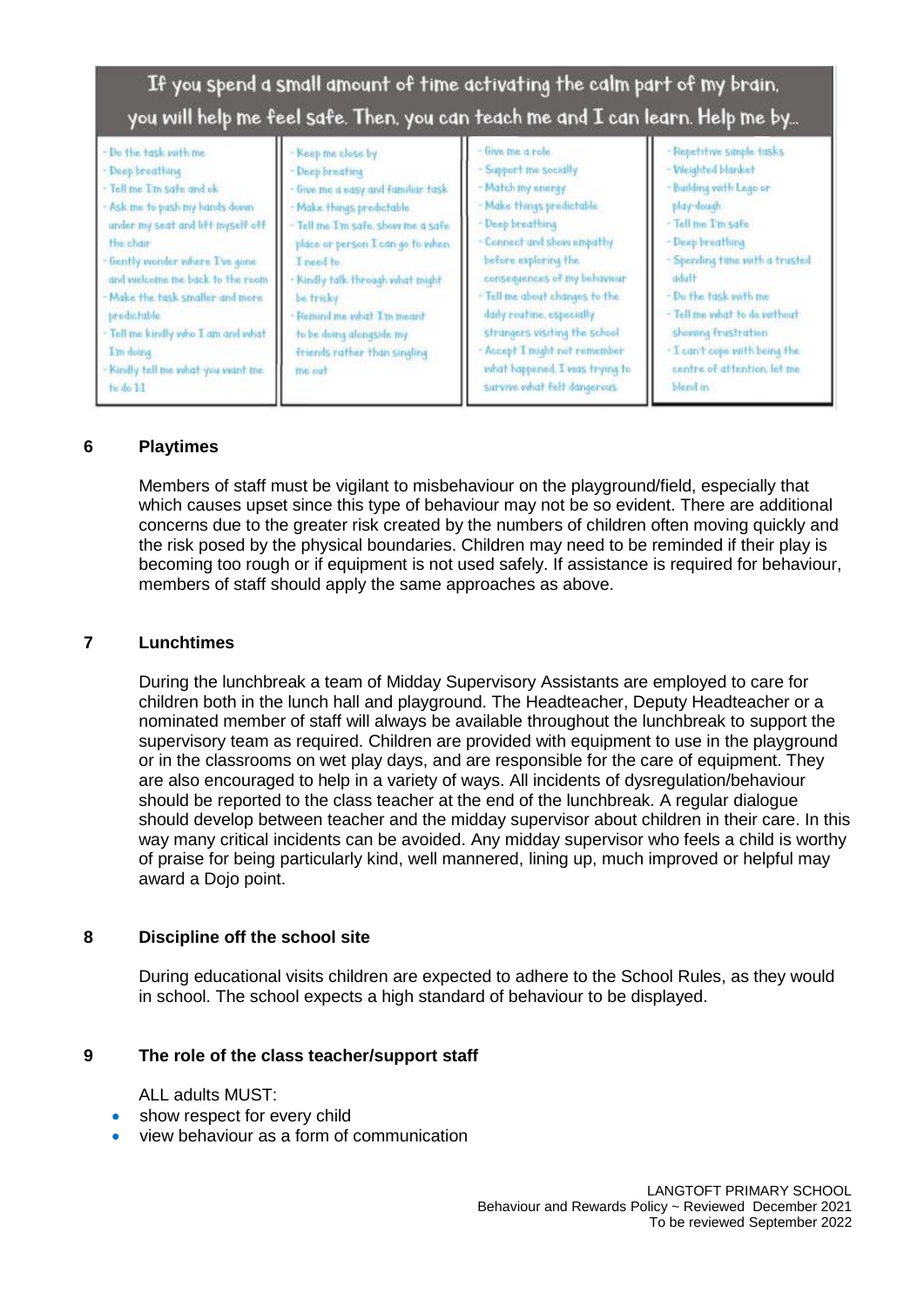- form positive relationships to enable children to feel secure in school.
- take a non-judgemental, curious and emphatic attitude towards behaviour
- maintain clear boundaries and expectations around behaviour
- be aware of their influence on children, especially on children's self-esteem
- demonstrate consistency in the whole school approach
- speak to children about their behaviour in private rather than in front of their peers.
- ensure that children are listened to carefully and that the facts are established so that a teaching opportunity is provided to re-direct the child
- recognise effort as well as achievement when providing praise.
- offer specific and descriptive praise when we spot children doing the right thing.
- encourage parental engagement and involvement when addressing and planning support for children's social, emotional and mental health needs.
- 9.1 The class teacher discusses the school's expectations of behaviour with their class at the beginning of each academic year and regularly thereafter. In addition, each class has its own *Class Charter* which is agreed by the class and displayed in the classroom. In this way, every child knows the standard of behaviour that is expected.
- 9.2 It is the responsibility of all the adults in the class to ensure that the school's expectations for behaviour are enforced in their class and that their class behaves accordingly during the school day. This includes areas outside of the classroom such as the corridor, hall, toilets/cloakroom area, and playground. Adults must give consideration to how they can effectively manage this aspect of their role.
- 9.3 The class teacher should record when a child receives 'Needs Work' Dojo points or receives the maximum number of positive Dojo points so they can determine when to inform the headteacher of consistently good or consistently poor behaviour.
- 9.4 The class teacher should contact a parent if there are worries about the behaviour of a child. The class teacher should not wait until the behaviour becomes an issue: they should discuss their concerns honestly and openly with parents/carers and agree a plan of action. Such a conversation should be recorded and shared with the headteacher.
- 9.5 The class teacher liaises with the SENCo and external agencies, as necessary, to support and guide the progress of child whose needs are emotional, social or behavioural. In these exceptional cases, it is appropriate for a personalised plan to be produced for individual children with additional needs. It is the responsibility of the class teacher to deliver and review the personalised plan with the support of the SENCo and the headteacher.
- 9.6 Class teachers should comment about a child's behaviour in the *Annual Academic Report to Parents.*

## **10 The role of the headteacher**

- 10.1 It is the responsibility of the headteacher to monitor the implementation of the *Behaviour and Rewards Policy* throughout the school and to report to governors on the effectiveness of the policy.
- 10.2 The headteacher supports staff with the implementation of the policy.
- 10.3 The headteacher keeps records of all incidents of poor behaviour on *My Concern*. Likewise, a letter sent home praising outstanding behaviour is held on the child's personal file.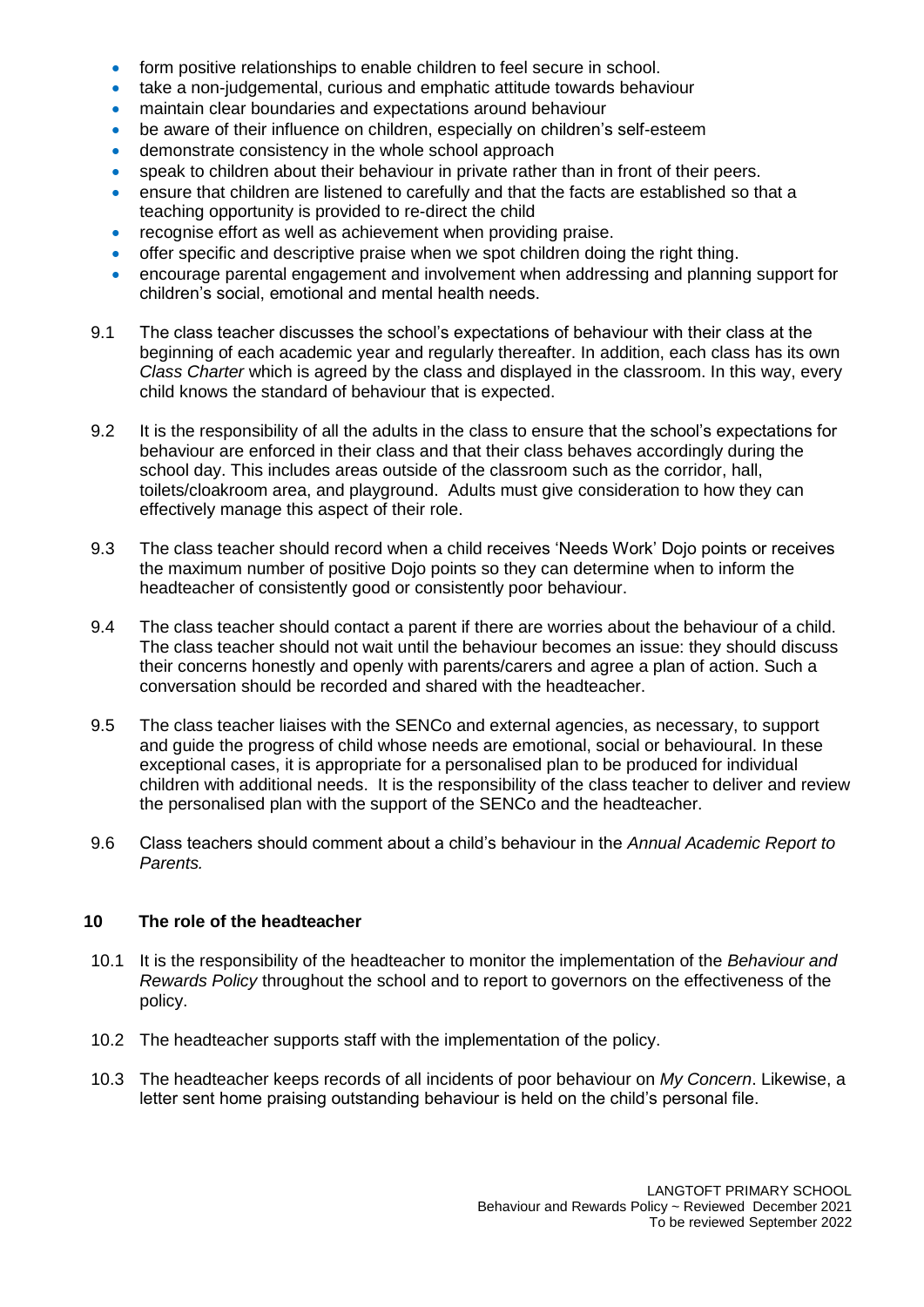10.4 The headteacher has the responsibility for giving fixed-term suspensions to individual children for serious acts of misbehaviour. For repeated or very serious acts of anti-social behaviour, the headteacher may permanently exclude a child. Both these actions are only taken after the school has sought advice from the Pupil Reintegration Team and the Local Authority and the Chair of Governors has been notified.

# **11 The role of parents/carers**

11.1 Parents/carers should support the actions of the policy. If parents/carers have any concerns about the way that their child has been treated, they should initially contact the class teacher. If the concern remains, they should contact the headteacher and finally the school governors. If these discussions cannot resolve the problem, a formal complaint should be made. (See *Complaints Policy*)

# **12 The role of the Governing Body**

12.1 The Governing Body has the responsibility for reviewing the effectiveness of this policy and for its regular review.

## **13 Suspension and Exclusion**

- 13.1 A child will only be suspended or excluded from school when all other pathways of support and intervention have been explored following the procedure set out in DFEE 20/94 and in LA guidance.
- 13.2 Only the headteacher (or the acting headteacher) has the power to suspend a pupil from school. For permanent exclusions, advice must be sought from the Local Authority to ensure an understanding of current practice.
- 13.3 If the headteacher suspends a pupil, s/he informs the parents immediately, giving reasons for the suspension. At the same time, the headteacher makes it clear to the parents that they can, if they wish, appeal against the decision to the Governing Body. The school informs the parents/carers how to make any such appeal.
- 13.4 The Governing Body has a Complaints Committee that considers any suspension and exclusion appeals on behalf of the governors.

# **14 Monitoring**

- 14.1 The headteacher monitors the effectiveness of this policy on a regular basis. S/he also reports to the Governing Body on the effectiveness of the policy and, if necessary, makes recommendations for further amendments.
- 14.2 The headteacher keeps a record of any pupil who is suspended for a fixed-term, or who is permanently excluded.

## **15 Review**

15.1 For the next academic year, this policy will be regularly reviewed and updated to reflect further staff training on Restorative Practice and input from LENS project. The Governing Body, staff, parents/carers and current School Council thoroughly review this policy every two years or as advised.